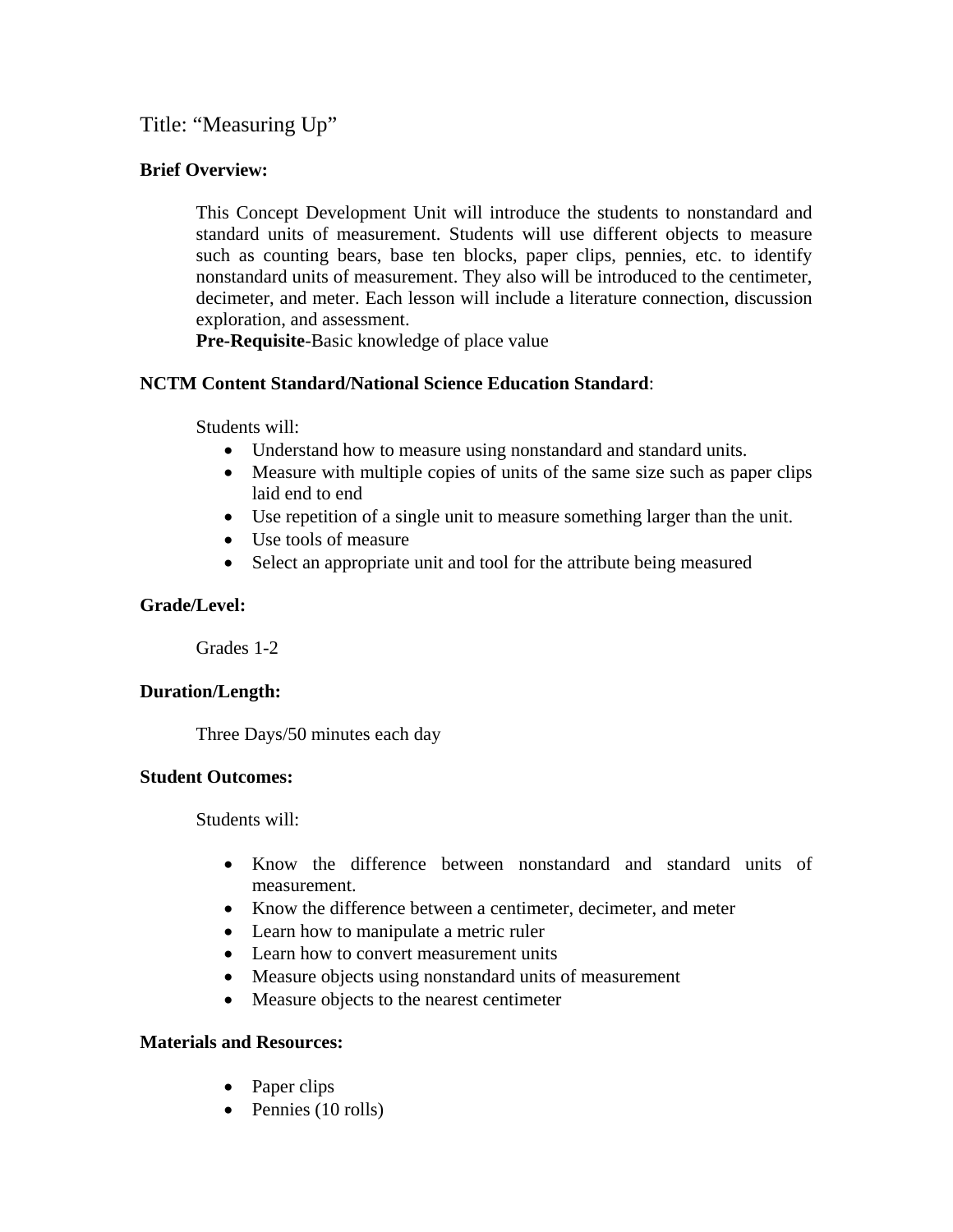- Snap cubes
- String (yarn)
- Counting bears
- Book: How Long Is It? Learning to Measure with Nonstandard Units by: Elizabeth Kernan
- 1lb bag of skittles
- Meter stick
- Metric ruler
- Sewing tape measure
- 5 by 25 centimeter strip of tag board
- Chart paper
- Tape
- Single base 10 cubes
- Base 10 rods

#### **Development/Procedures:**

### **Lesson 1**

- **Preassessment** Ask the question: What tools can you use to measure objects such as your hand, foot, blackboard, classroom, height, and desk? (Record answers on chart paper. Suggested answers include string, rulers, hands, snap cubes, pencil, and crayons.)
- **Launch** Read the book, How Long Is It: Learning To Measure With Nonstandard Units: By: Elizabeth Kernan. Discuss the various objects they used in the story. **(See Student Worksheet #1.)** List various nonstandard units of measurement.

#### **Teacher Facilitation** – Introduce the rules of measurement:

- 1. nonstandard items need to touch
- 2. measure from end to end
- 3. measure in a straight line
- 4. do not mix nonstandard items i.e.; no blocks and pencils to measure one object. Use all the same objects.

Start measuring objects using nonstandard units of measurement: Objects to measure:

- $\triangleright$  desk
- $\triangleright$  pencil
- $\triangleright$  chalkboard eraser
- $\triangleright$  book

Use the following items to measure:

- $\triangleright$  paper clips
- $\triangleright$  pennies
- $\triangleright$  snap cubes
- $\triangleright$  string/yarn
- $\triangleright$  counting bears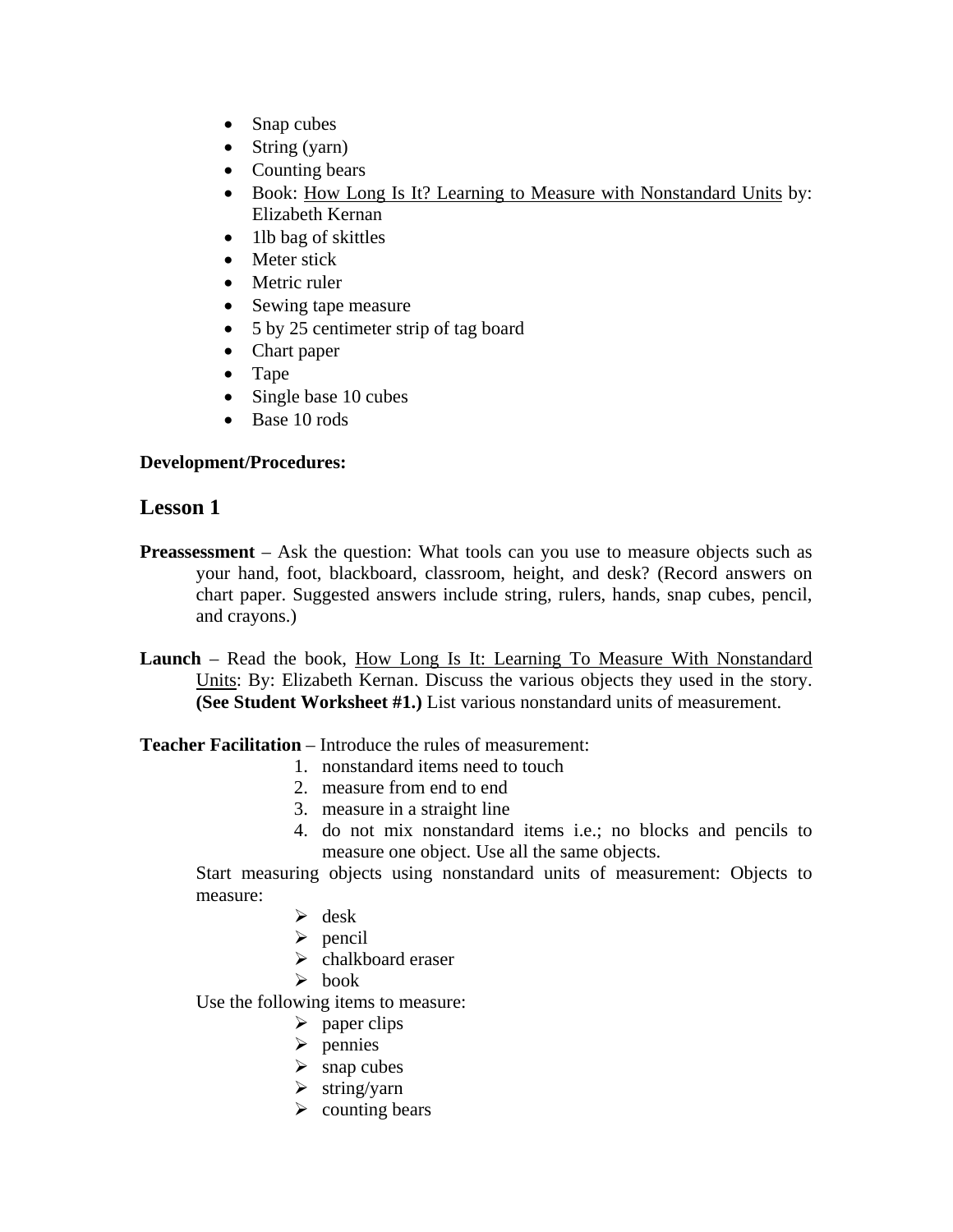- **Student Application** Distribute snap cubes to pairs of students. Working in pairs, students will complete the following worksheets: **Student Worksheets #2a and 2b**. Estimate and then Measure.
- **Embedded Assessment-** Observe what each student is doing. Make sure they are following the rules of measurement.
- **Reteaching/Extension** Discussion Questions:

What nonstandard unit would be easier to measure your wrist, a penny, or a piece of string? Why?

### **Lesson 2**

- **Preassessment** Give each student a copy of **Student Worksheet #3.** Use counting bears to help bear find his way home. Students should estimate then complete the worksheet. Students should help the bear find his way home.
- **Launch** Working in pairs. Give each student one single base-ten cube and one single base-ten rod. Distribute **Student Worksheet #4.** Give students five minutes to complete the worksheet.
- **Teacher Facilitation** Review the nonstandard things we have used to measure with including bears, pennies, paperclips, strings, etc. Discuss with students that there is a standard unit of measuring. The single base-ten cube = 1centimeter in length. Distribute centimeter cubes and ten rods to pairs of students. Allow time for them to discover how many centimeter cubes equals one ten rod. Explain that the tenrod is not only equal to ten centimeters but has a special name: a decimeter. Next, distribute meter sticks and allow time for students to discover that one hundred centimeters equals one meter and ten decimeters equals one meter. Write the following on the board and have students copy in their math journals:
	- 1 cube is 1 centimeter (1 cm) long on each side
	- 1 base-ten rod is 1 decimeter  $(1dm)$  long = 10 centimeters
	- 10 base-ten rods is 1 meter (1m) long = 10 decimeters =  $100$ centimeters
- **Student Application** Remind students to use the Rules for Measurement. Have students complete **Student Worksheet #5a and 5b** using a metric ruler. Estimate then measure.
- **Embedded Assessment** Ask students: If you were measuring your desk, what unit of measurement would give you an exact measurement? Nonstandard: paper clips, bears, pennies, etc. or Standard: metric ruler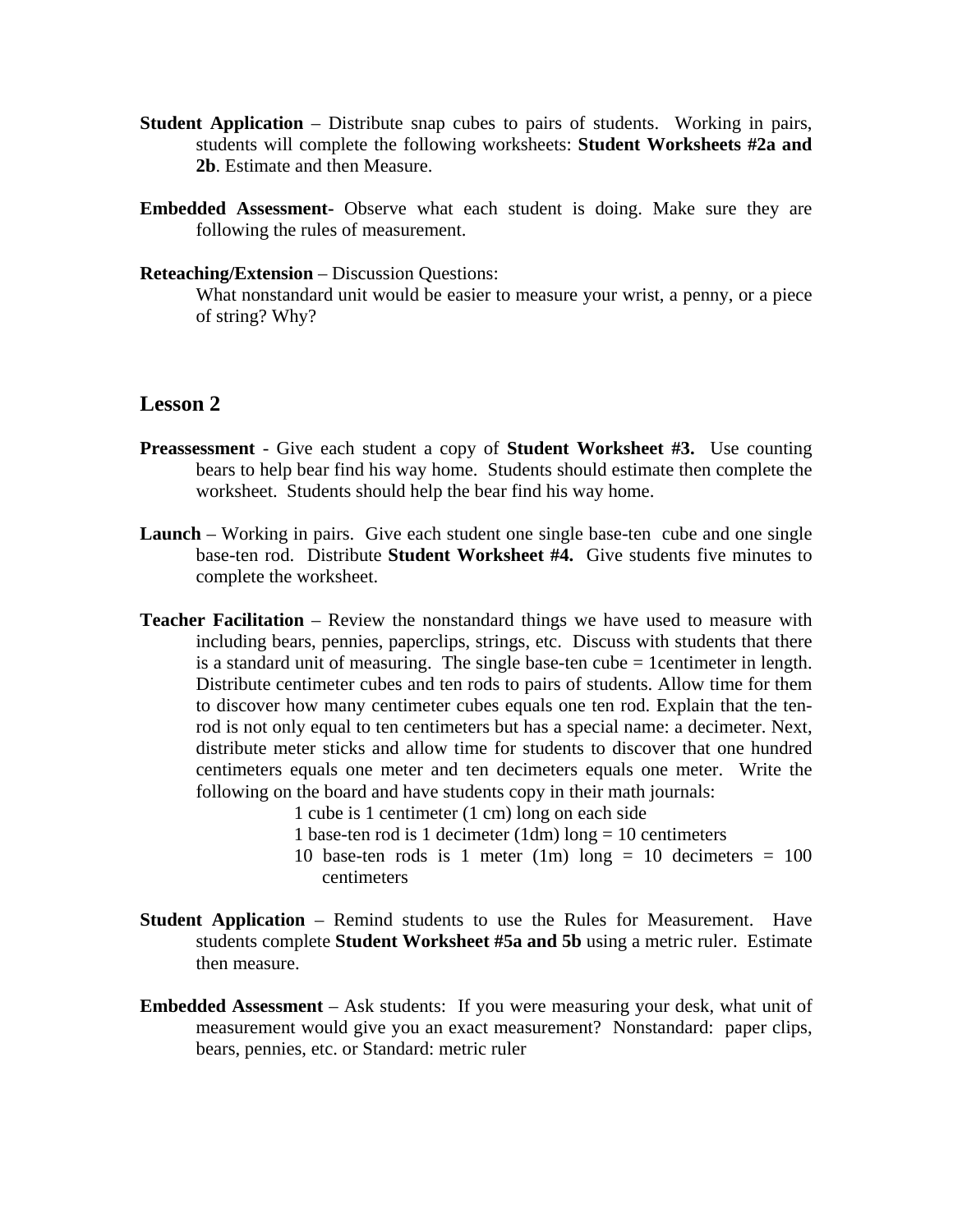**Reteaching/Extension** – Have students complete **Student Worksheet #6a and 6b** using cubes and metric ruler.

#### **Lesson 3**

- **Preassessment** Revisit the rules of measurement using nonstandard units of measurement, and standard units of measurement.
- **Launch** Review the measurement concept that 10 centimeters equal 1 decimeter, 100 centimeters equal 10 decimeters which in turn equals 1 meter. Also discuss the measurements' abbreviation (may include on the word chart).
- **Teacher Facilitation** Discuss with the students a list of items that a meter stick would best measure (car, blackboard, door, table, height, etc.). Workings in pairs have students complete **Student Worksheet #7.**
- **Student Application** Divide the students into groups of 4 for Center activities. Centers will be rotated every 10 minutes so that each group has ample time to participate.

#### **First Center**:

 Each student will create meter ruler using tag board decimeter cutouts. Make copies of **Teacher Resource #1** for students. Have each student complete, cut, and tape decimeters rulers together.

#### **Skittle Mania:**

 In this center, the students will explore the number of Skittles needed to make 1 meter. The students will figure out how many skittles will make a meter if 1 Skittle is equal to 1cm. Have meter stick and paper available for students to investigate and record.

#### **Body Measurements:**

The students will use a tape measure to explore different body measurements. See **Student Worksheet #8.**

**Embedded Assessment** – Monitor the students progress at the different centers.

#### **Reteaching/Extension** –

Have students trace an outline of their shoes. Student should measure their outlines in centimeters.

#### **Summative Assessment**:

Students will complete a Brief Constructed Response. **See Student Worksheets #9a, 9b, and Teacher Resource #2**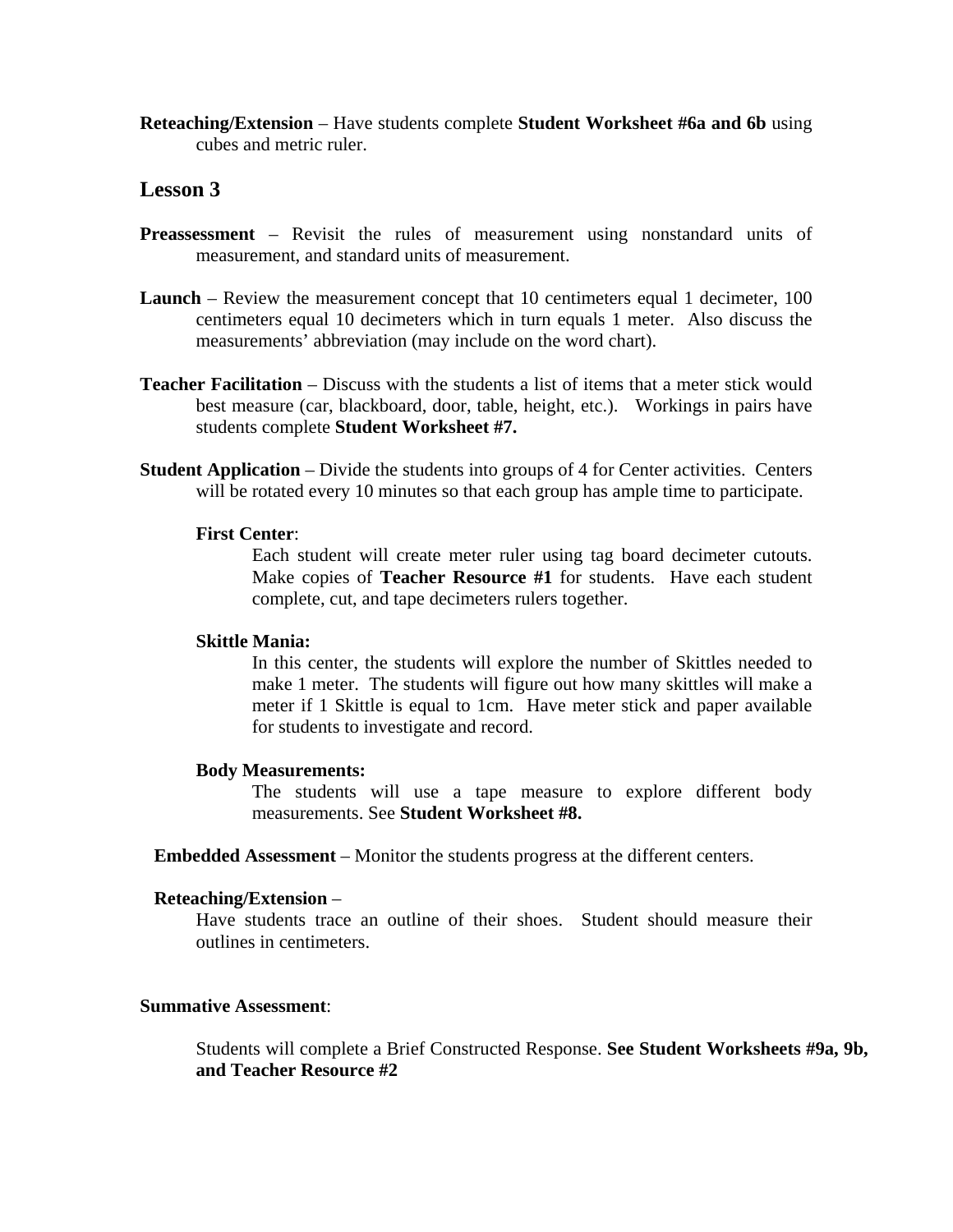### **Authors**:

Jondrea Logan Angela Woods<br>Gaywood Elementary **Angela Woods**<br>Bridges Academy Gaywood Elementary Bridges Academy<br>Prince Georges County Washington, DC Prince Georges County

Stacey Givan Sacred Life Academy for Boys Prince Georges County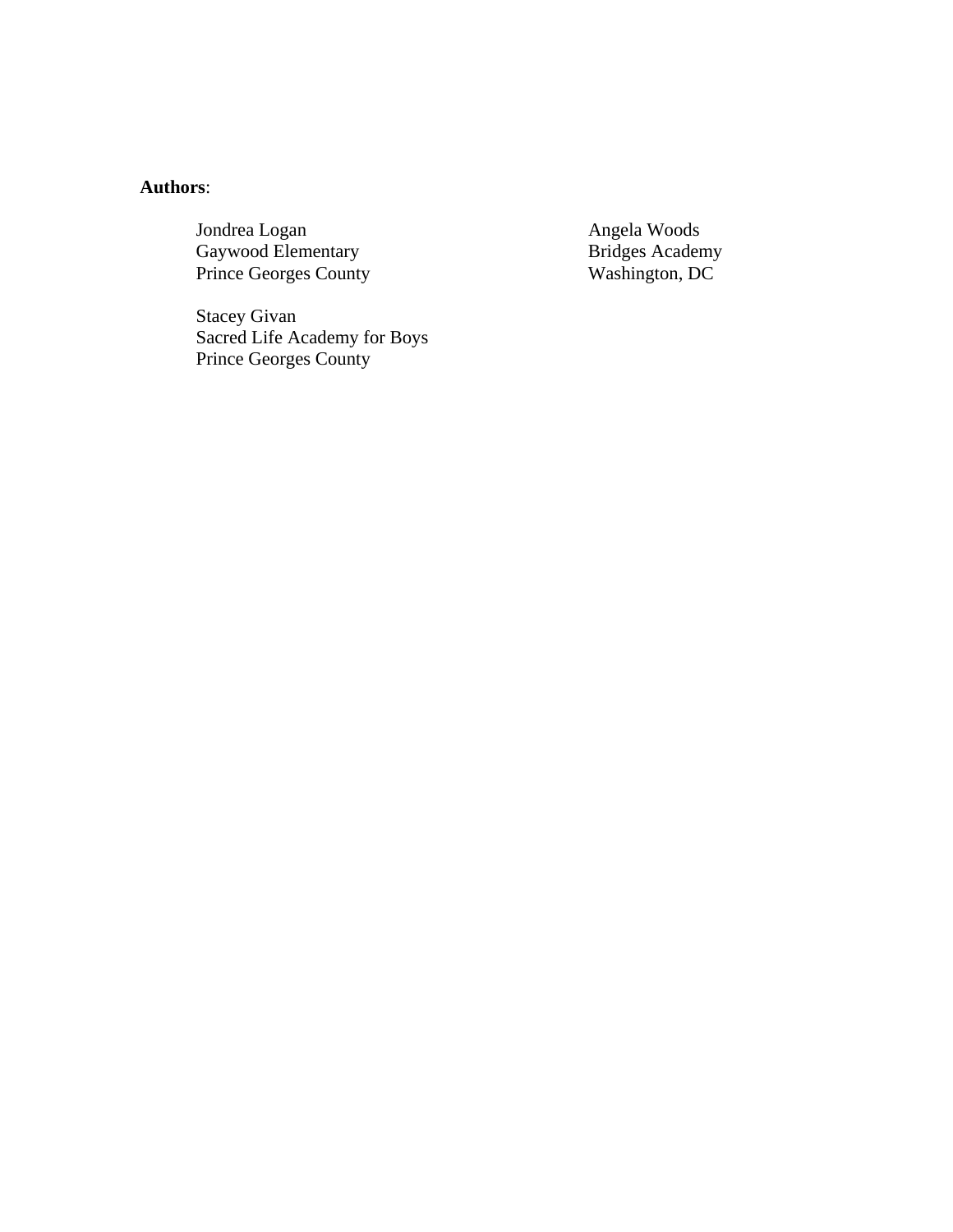**Student Worksheet #1** 

# **Non-Standard Measurement**

Name\_\_\_\_\_\_\_\_\_\_\_\_\_\_\_\_\_\_ Date\_\_\_\_\_\_\_\_\_\_\_\_\_\_\_\_

After reading How Long Is It: Learning to Measure with Non Standard Units, list various non standard units of measurement:

- 1)
- 2)
- 3)
- 
- 4)
- 5)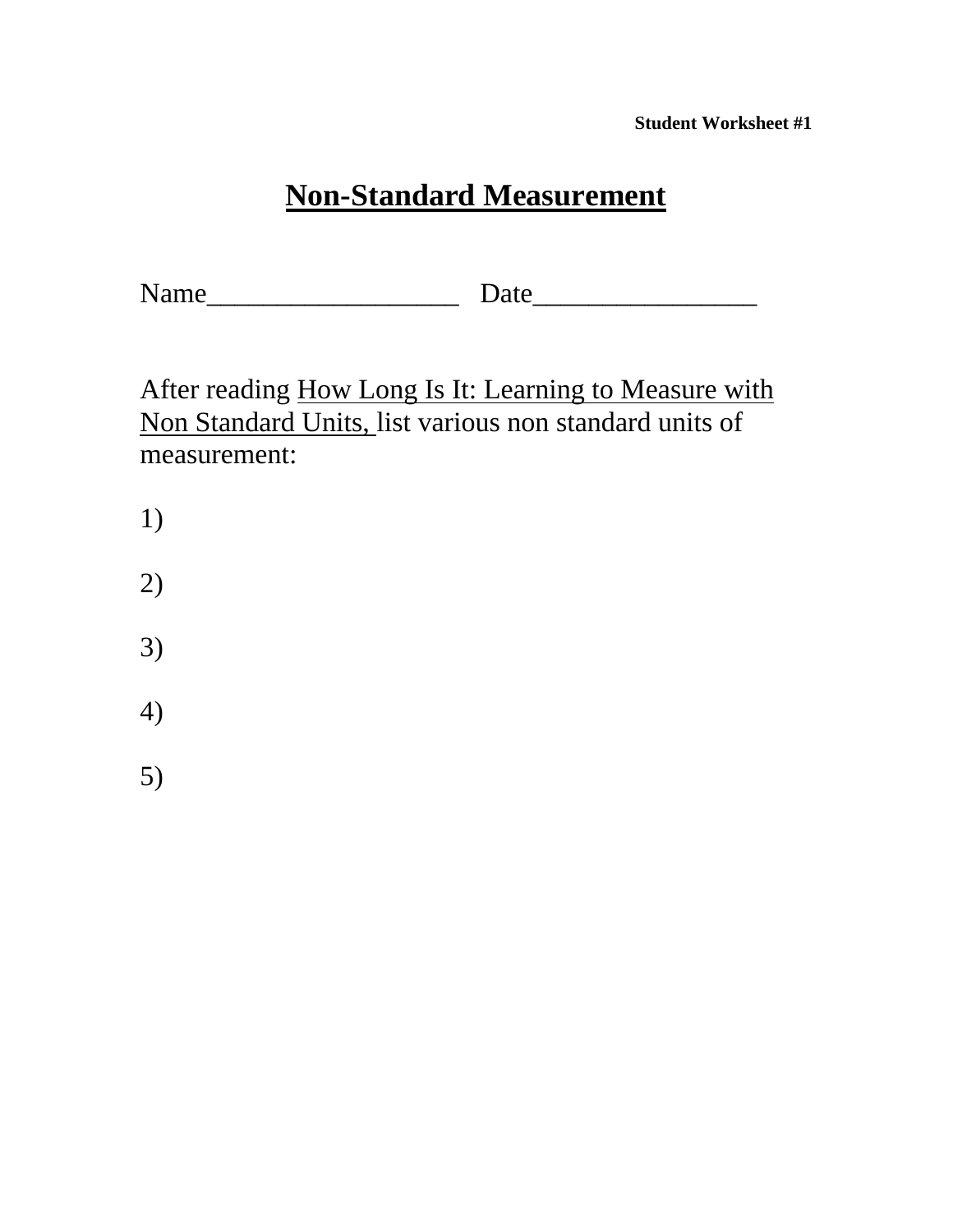# **Measuring With Cubes #1**

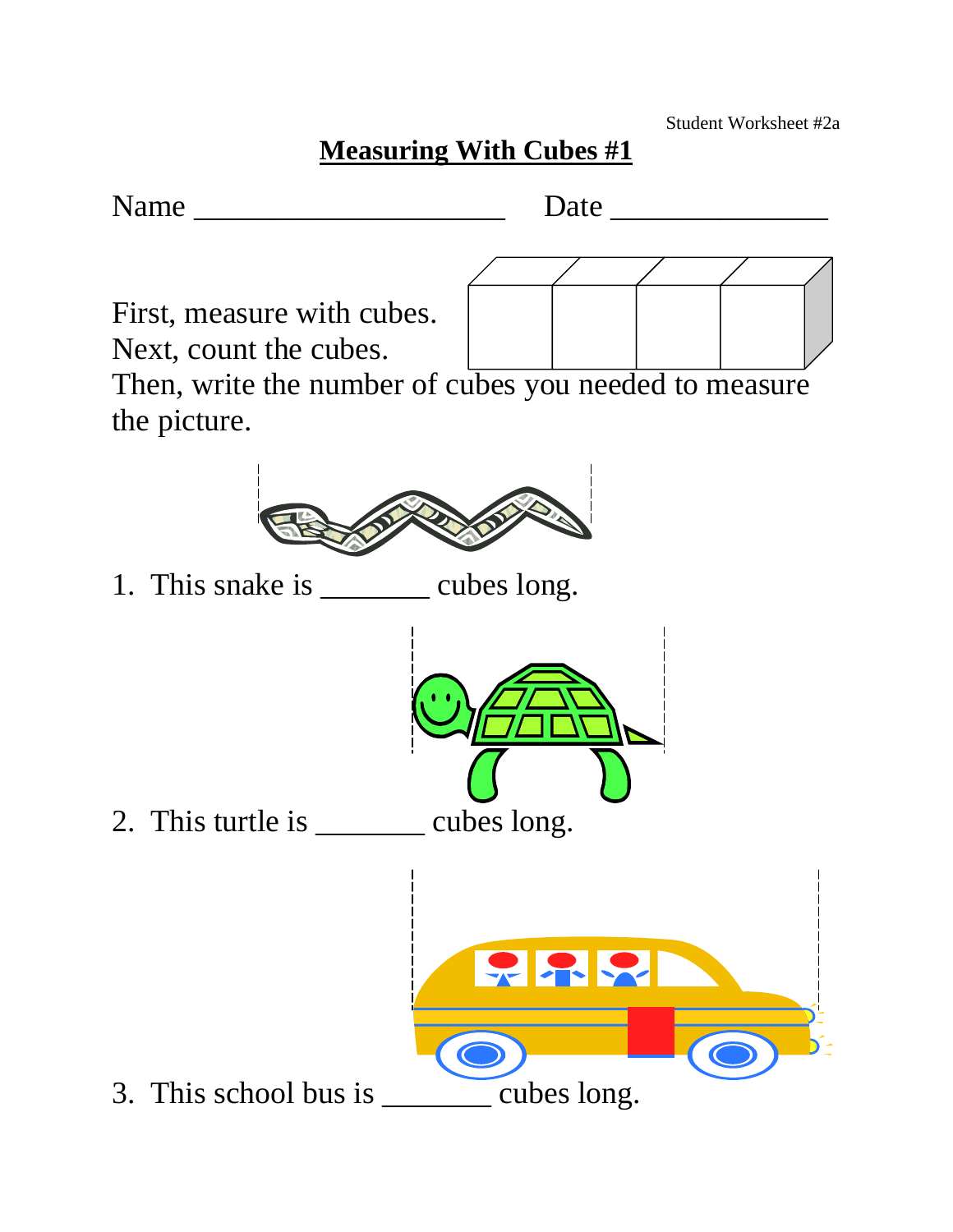### **Measuring With Cubes #1 – Answer Key**

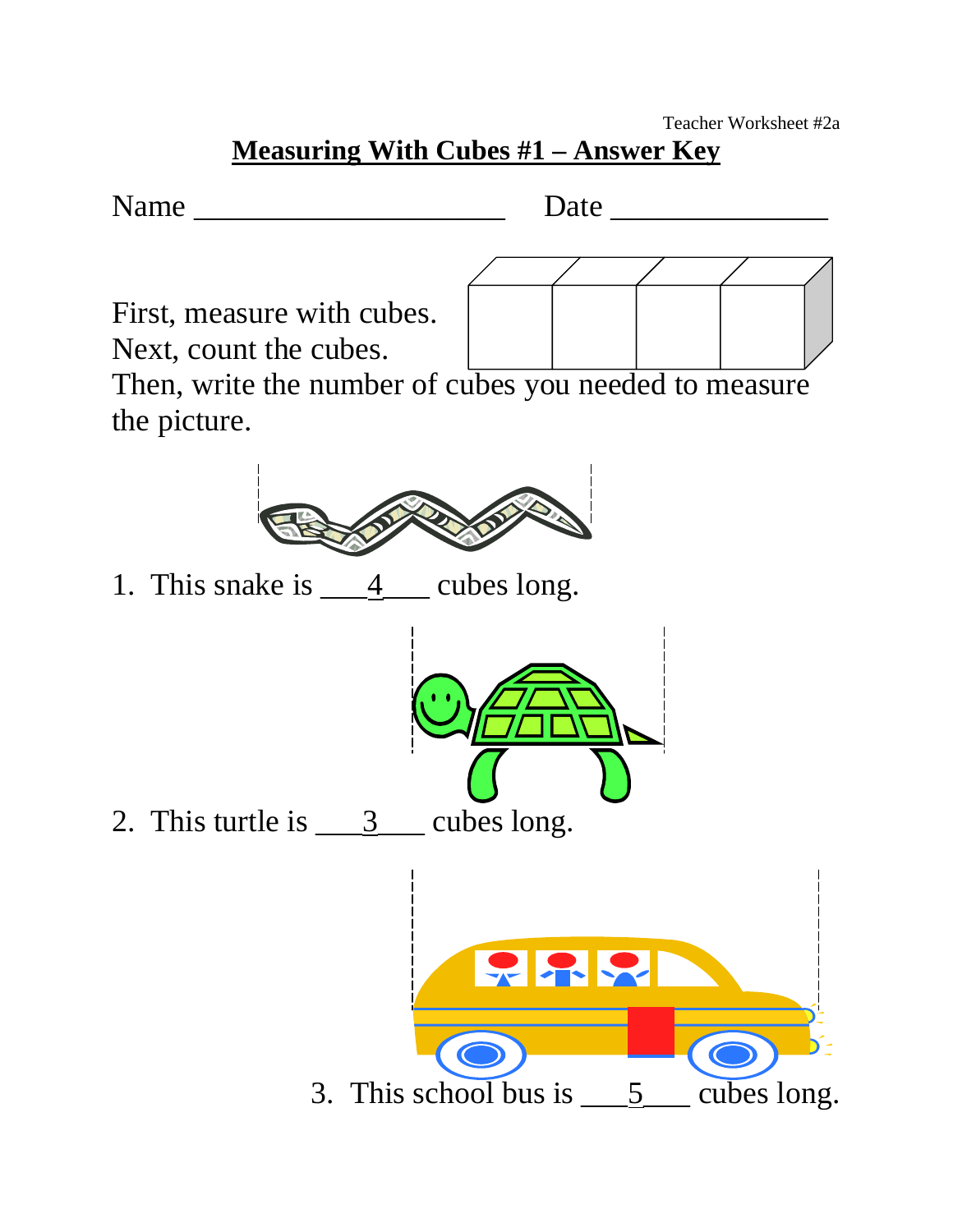# **Measuring With Cubes #2**

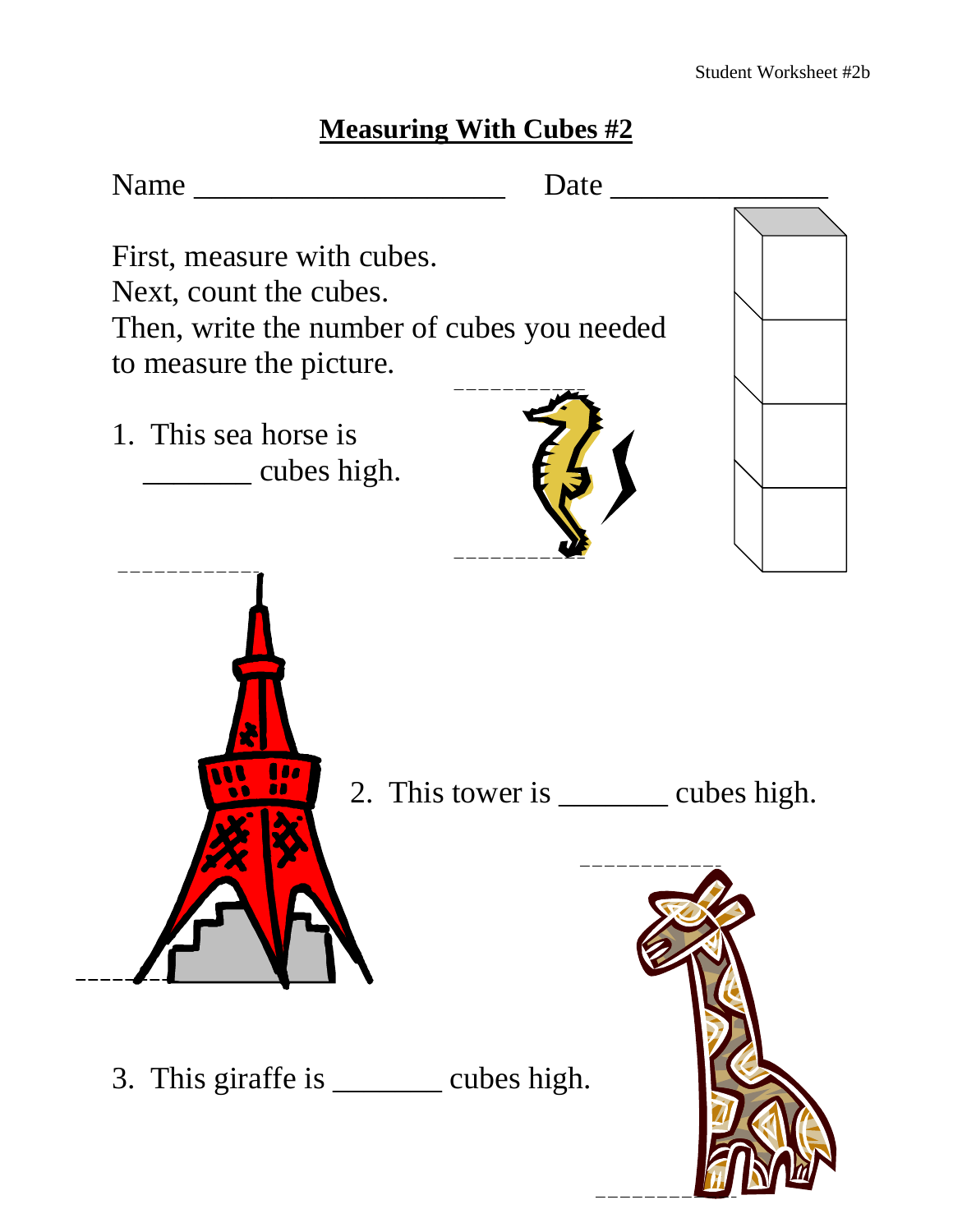# **Measuring With Cubes #2**

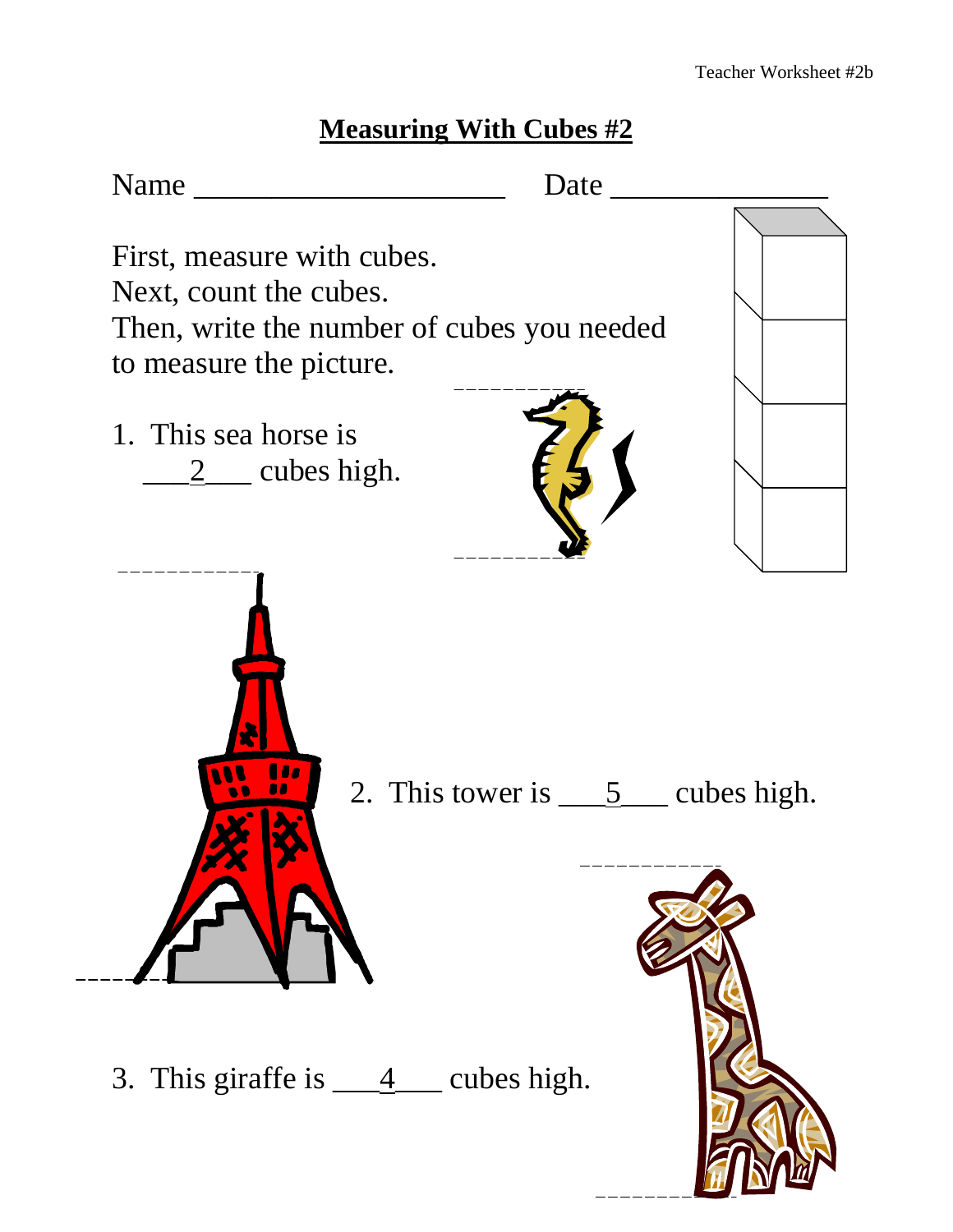

Directions: Students will begin where it says start. Then they place the bears onto the road until they find out how many bears it takes to get to the bear's home.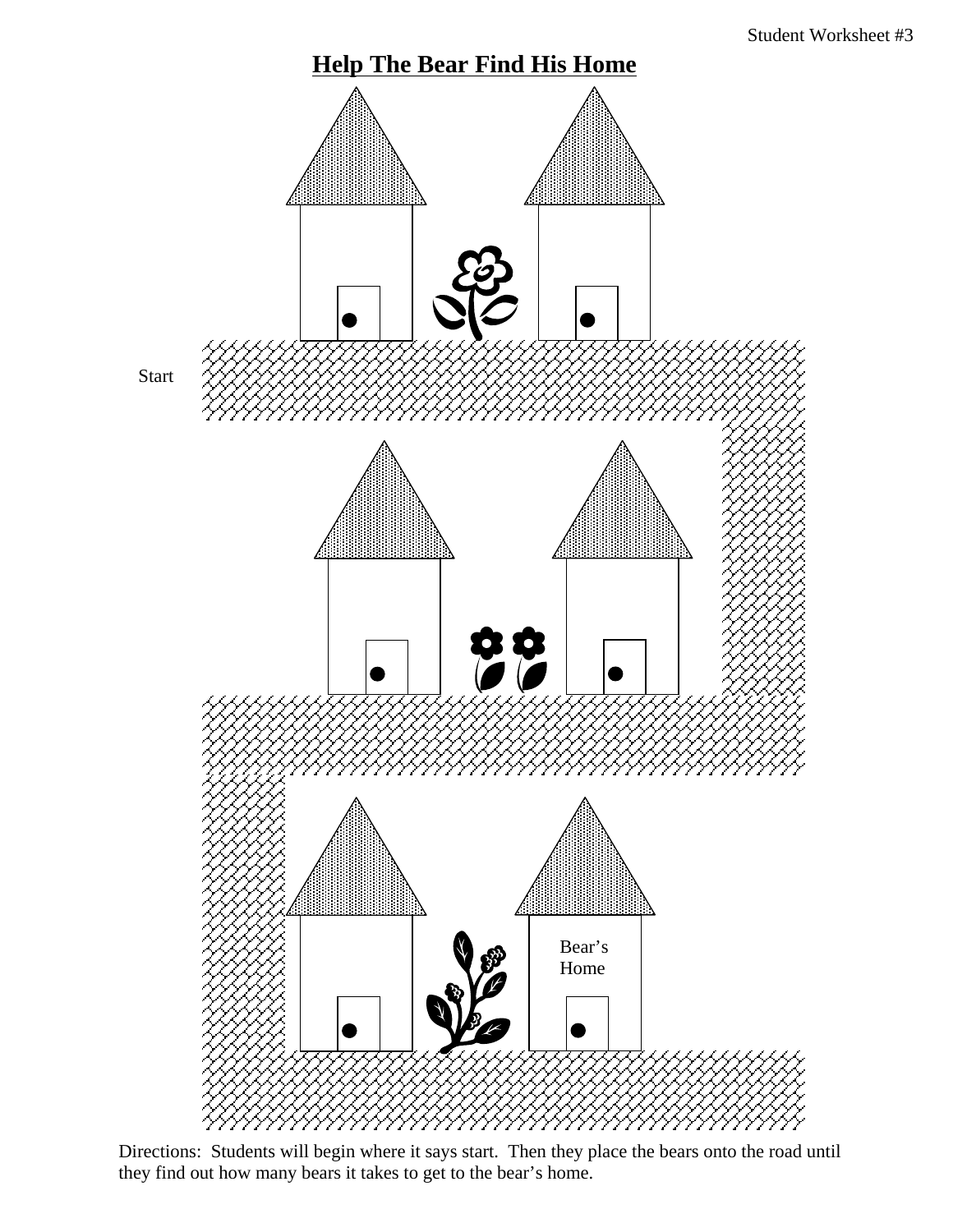

Directions: Students will begin where it says start. Then they place the bears onto the road until they find out how many bears it takes to get to the bear's home. The answer is 18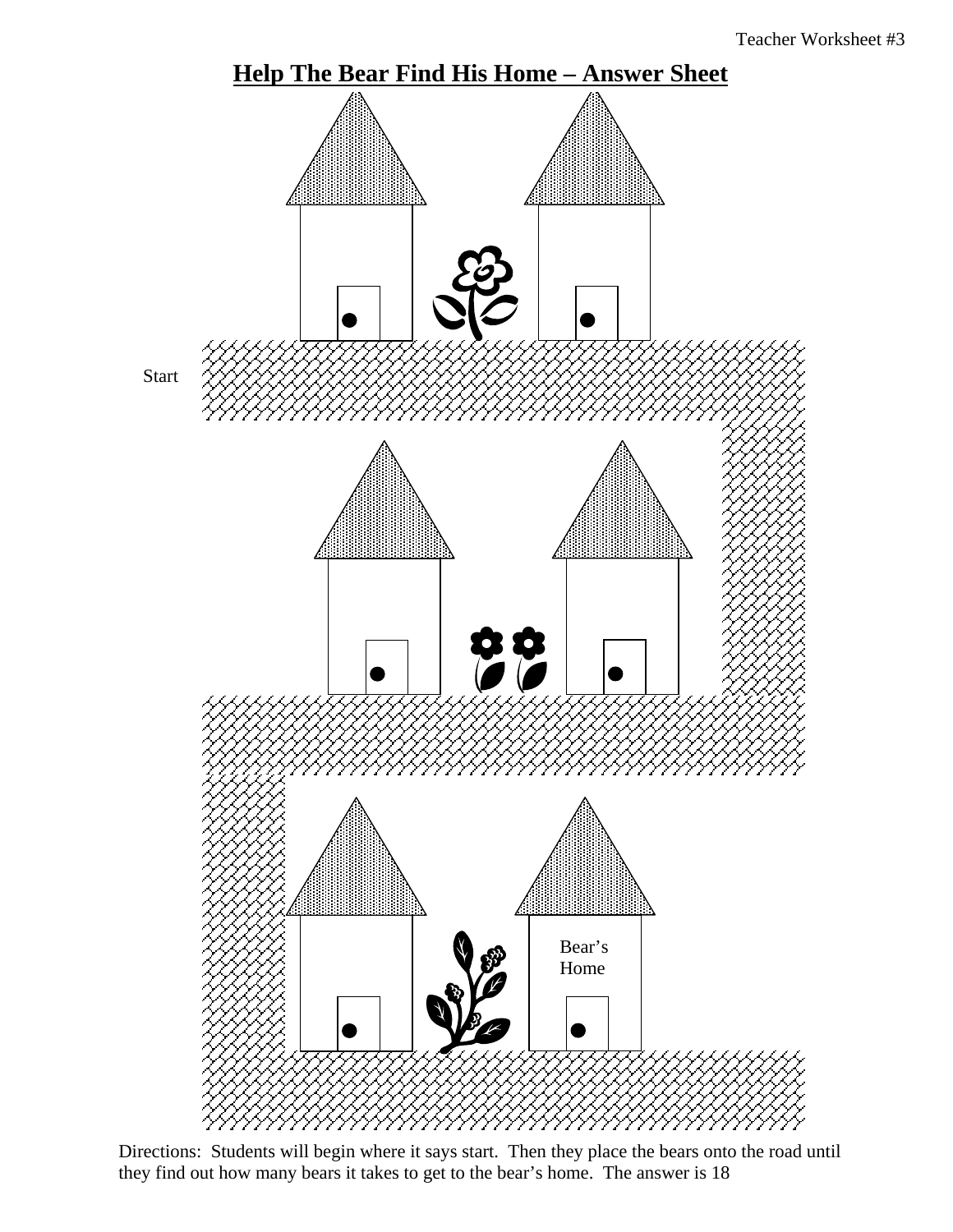# **Centimeters**

| <b>Name</b> | late |
|-------------|------|
|-------------|------|

A. List 3 things that are as long as a centimeter cube:



### B. List 3 things that are as long as a ten-centimeter rod:

- 1. 2. 3.
- C. List 3 things that are as long as 10 ten-centimeter rods:
	- 1. 2.
	- 3.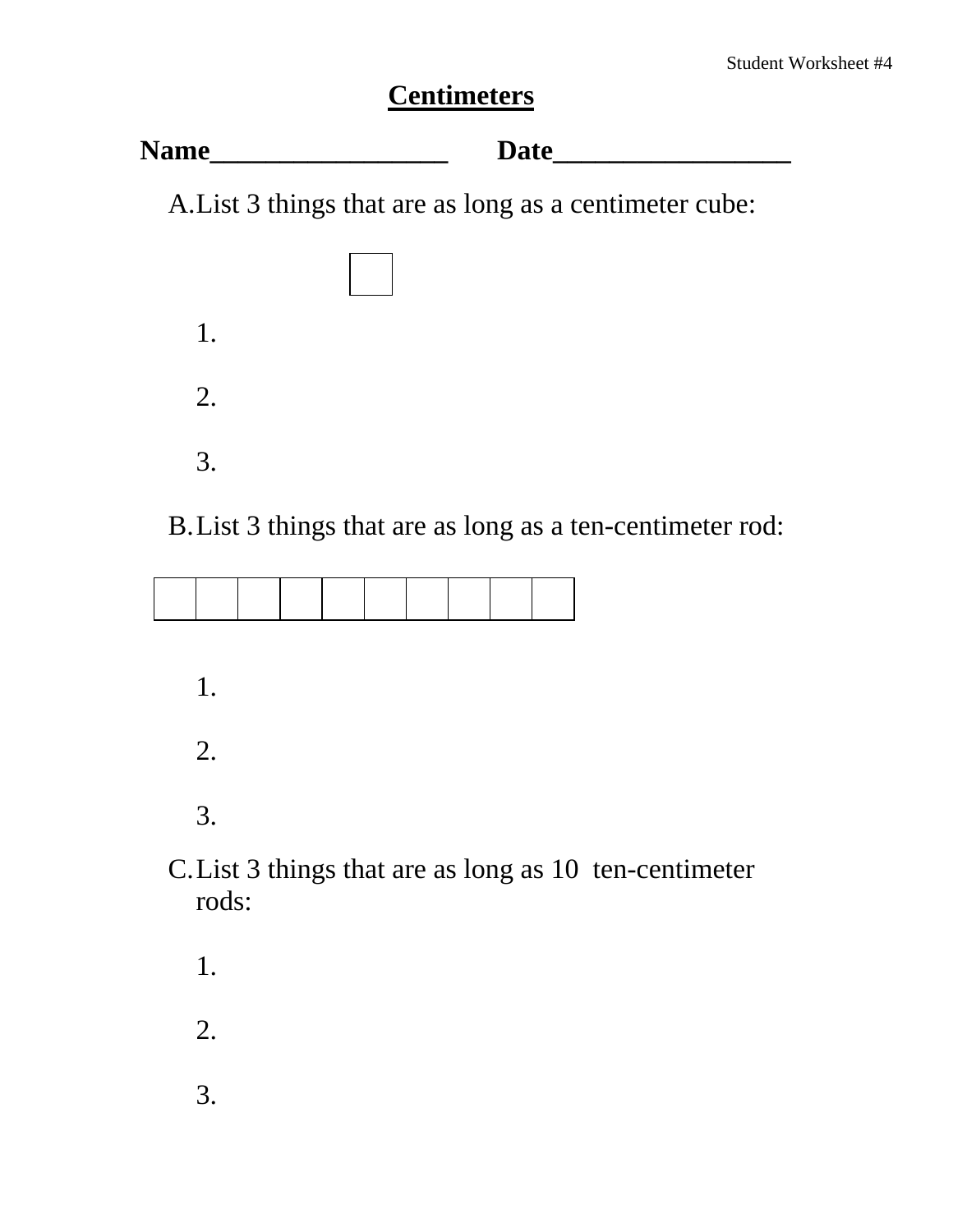## **Using A Centimeter Ruler #1**



3. This racecar is \_\_\_\_\_\_\_\_ centimeters long.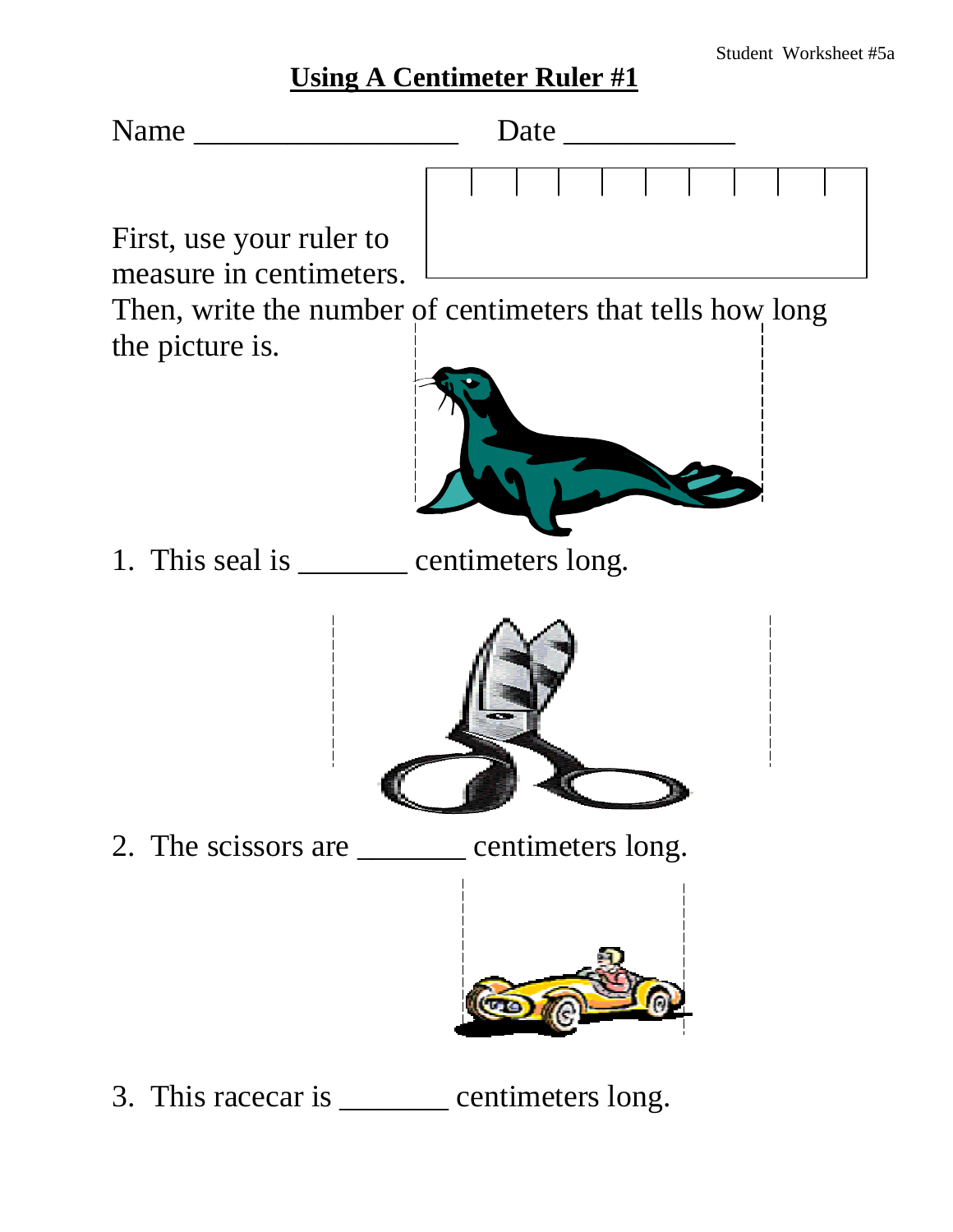### **Using A Centimeter Ruler #1 – Answer Sheet**



First, use your ruler to measure in centimeters.

Then, write the number of centimeters that tells how long the picture is.



1. This seal is  $\qquad 8$  centimeters long.



2. The scissors are  $\underline{\hspace{1cm}} 10$  centimeters long.



3. This racecar is  $\underline{\hspace{1cm}} 5$  centimeters long.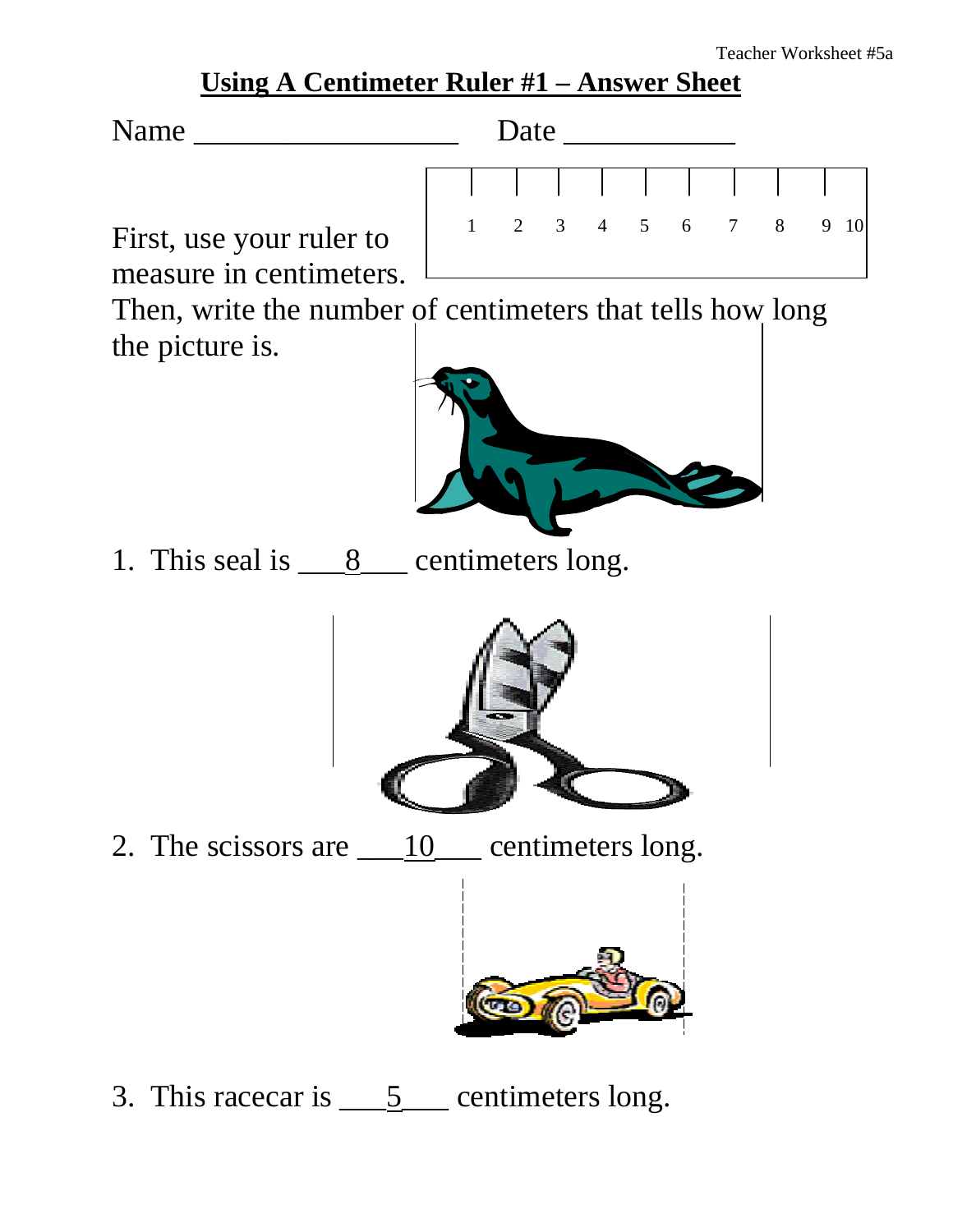### **Using A Centimeter Ruler #2**

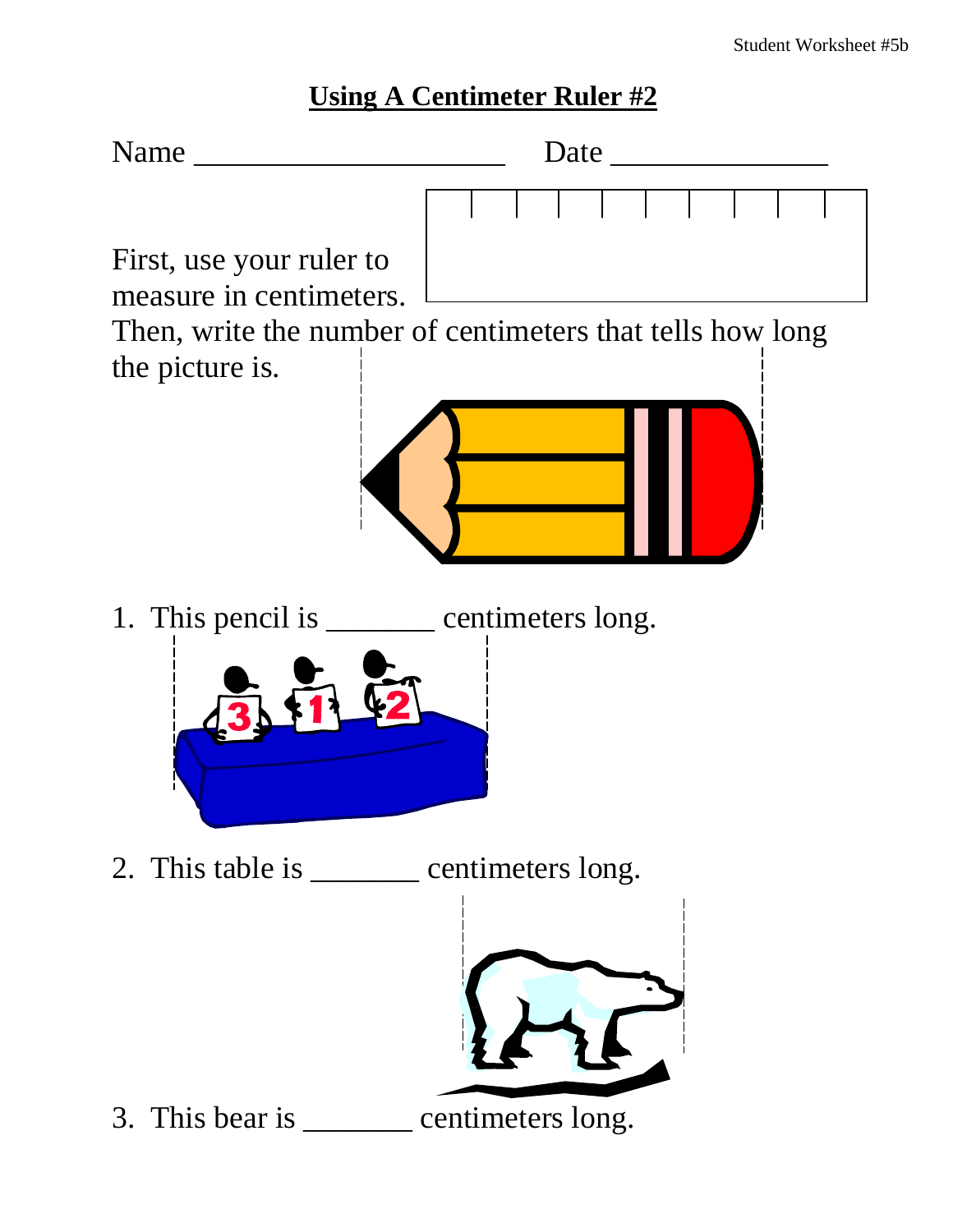### **Using A Centimeter Ruler #2 – Answer Sheet**

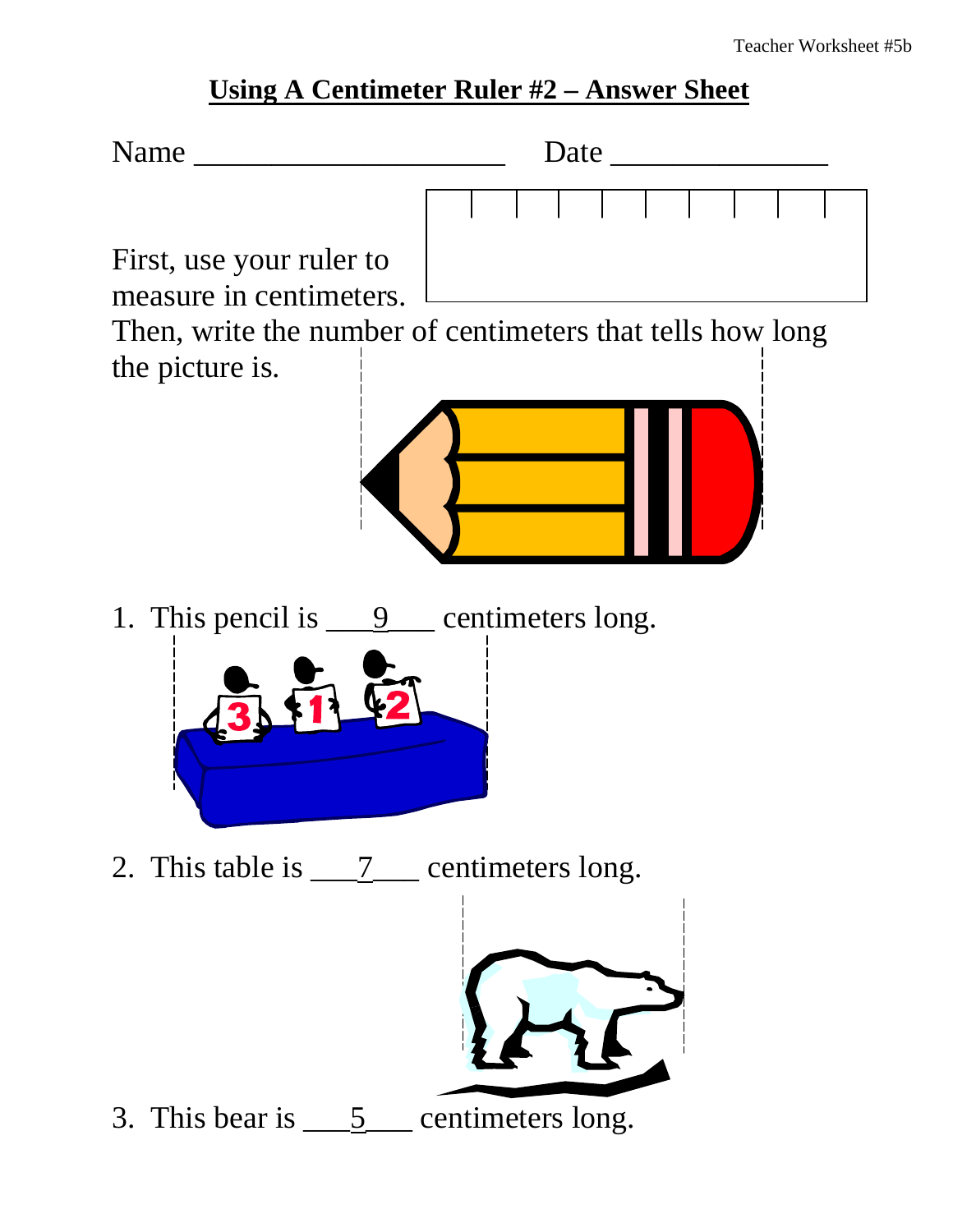Student Worksheet #6a

Name \_\_\_\_\_\_\_\_\_\_\_\_\_\_\_\_ Date \_\_\_\_\_\_\_\_\_\_\_\_\_\_\_\_

# Practicing Your Measuring with Nonstandard Units

| <b>Item to</b><br><b>Measure</b> | <b>What unit</b><br>did you use<br>to measure? | <b>Estimate</b> | <b>Actual</b><br><b>Number of</b><br><b>Units</b> |
|----------------------------------|------------------------------------------------|-----------------|---------------------------------------------------|
| hand length                      |                                                |                 |                                                   |
| foot length                      |                                                |                 |                                                   |
| wrist                            |                                                |                 |                                                   |
| head                             |                                                |                 |                                                   |
| arm                              |                                                |                 |                                                   |
| leg                              |                                                |                 |                                                   |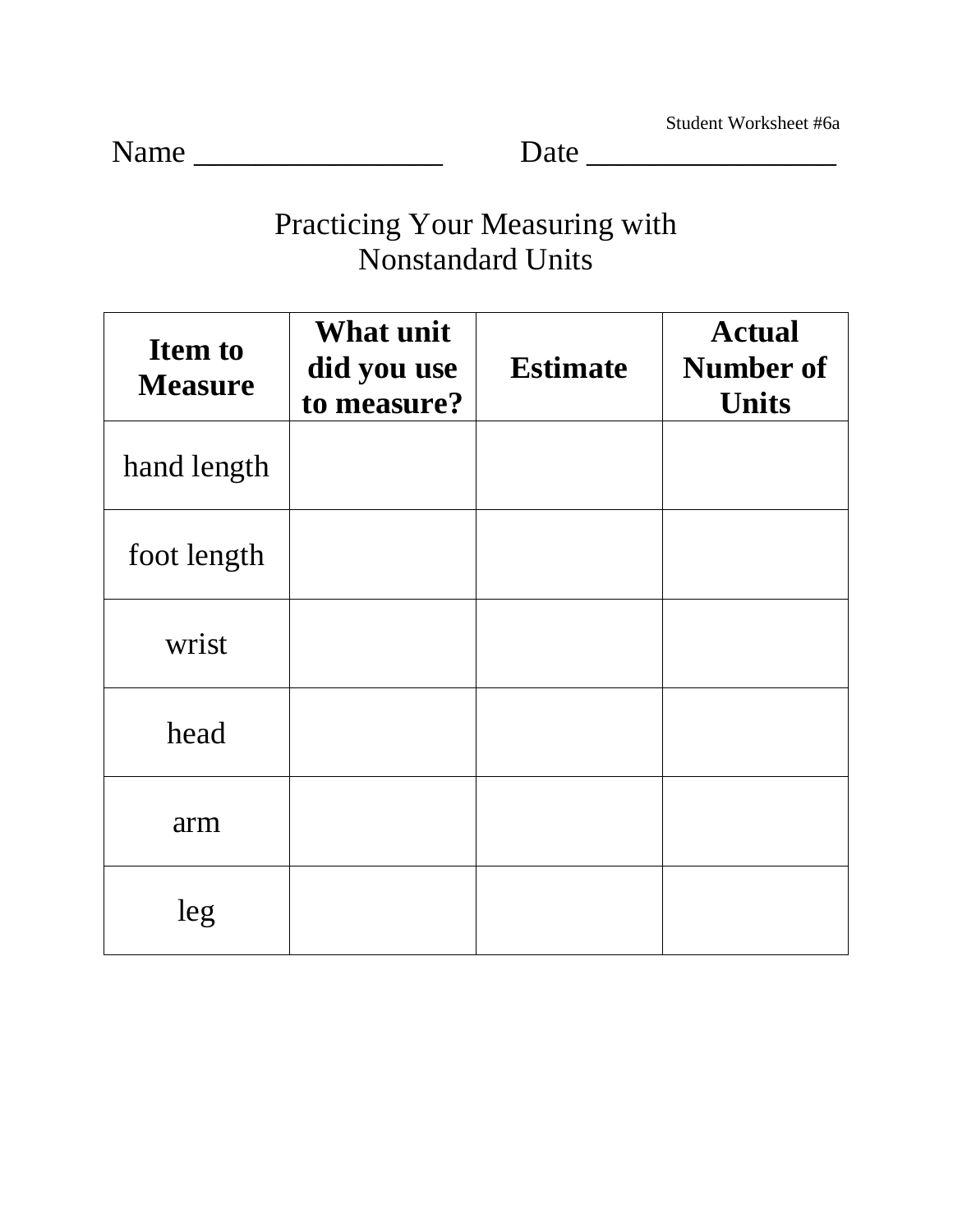Student Worksheet #6b

Name \_\_\_\_\_\_\_\_\_\_\_\_\_\_\_\_ Date \_\_\_\_\_\_\_\_\_\_\_\_\_\_\_\_

# Practicing Your Measuring with Standard Units

| <b>Item to Measure</b> | <b>Estimate Length</b><br>in Centimeters | <b>Actual Length in</b><br>centimeters |
|------------------------|------------------------------------------|----------------------------------------|
| hand length            |                                          |                                        |
| foot length            |                                          |                                        |
| wrist                  |                                          |                                        |
| head                   |                                          |                                        |
| arm                    |                                          |                                        |
| leg                    |                                          |                                        |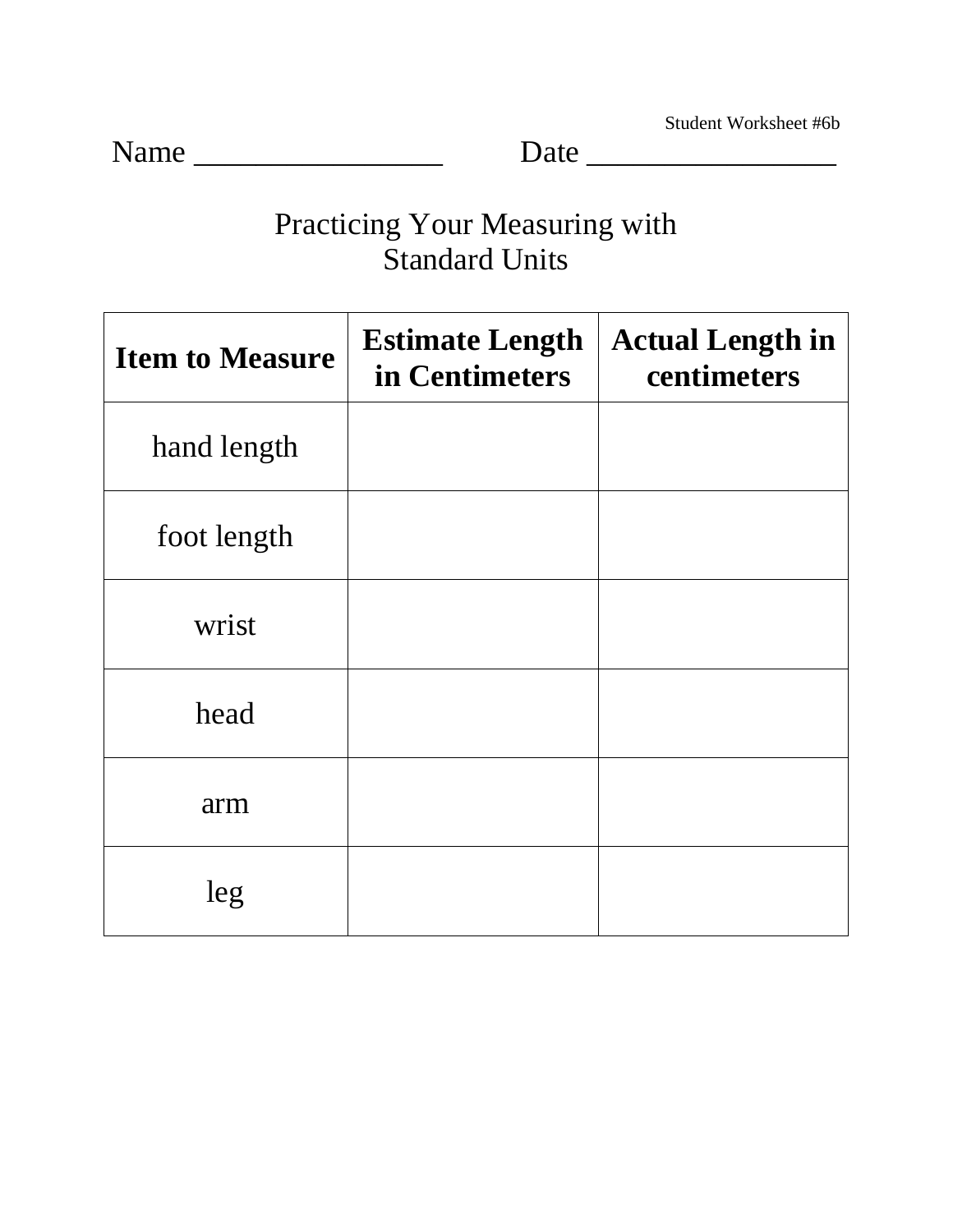Student Worksheet #7

**Name\_\_\_\_\_\_\_\_\_\_\_\_\_\_\_\_\_ Date\_\_\_\_\_\_\_\_\_\_\_\_\_\_\_** 

### **Measurement**

Find something in the classroom that matches the following lengths:

\_\_\_\_\_\_\_\_\_\_\_\_\_\_\_\_\_\_\_\_\_\_\_\_\_\_\_\_\_\_\_\_\_\_\_\_\_\_\_\_\_\_\_\_

\_\_\_\_\_\_\_\_\_\_\_\_\_\_\_\_\_\_\_\_\_\_\_\_\_\_\_\_\_\_\_\_\_\_\_\_\_\_\_\_\_\_\_\_

\_\_\_\_\_\_\_\_\_\_\_\_\_\_\_\_\_\_\_\_\_\_\_\_\_\_\_\_\_\_\_\_\_\_\_\_\_\_\_\_\_\_\_\_

- 1. 1 centimeter (cm) long
- 2. 1 decimeter (dm) long
- 3. 1 meter (m) long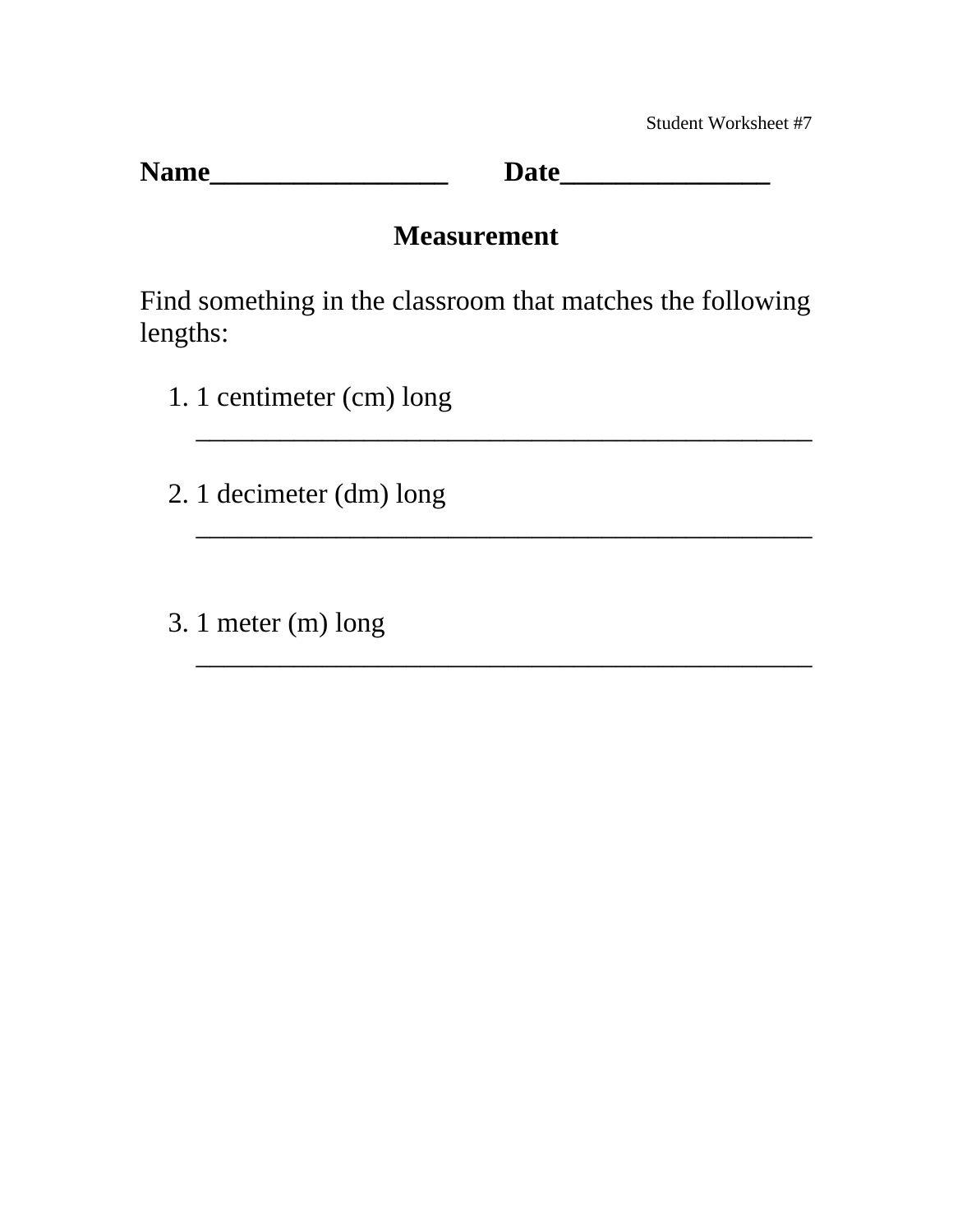Teacher Resource #1

# **Decimeter Rulers**

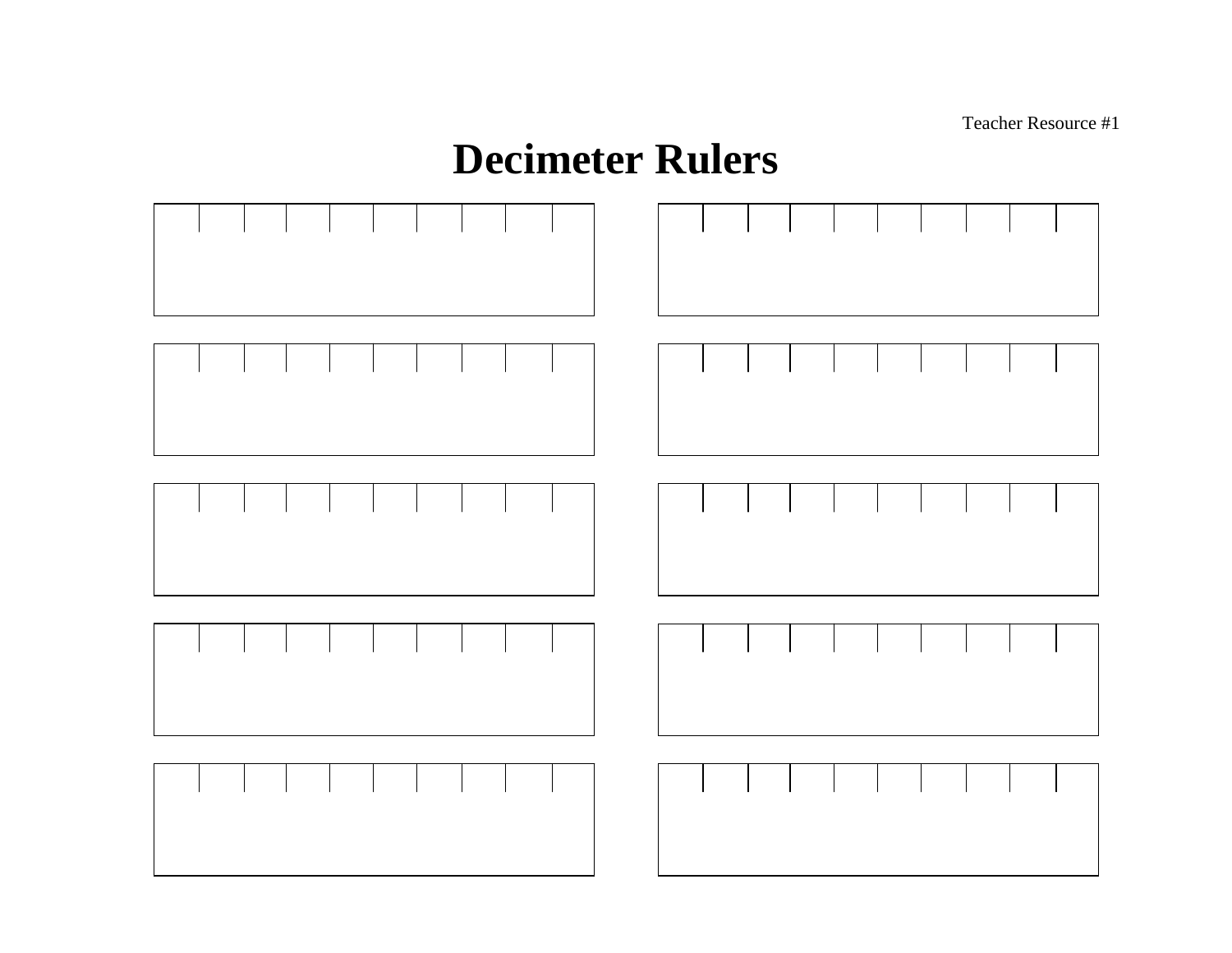| <b>Measure the body parts listed below in centimeter:</b> |  |
|-----------------------------------------------------------|--|
|                                                           |  |
| 2) Distance around your waist                             |  |
| 3) Length from knee to ankle                              |  |
|                                                           |  |
|                                                           |  |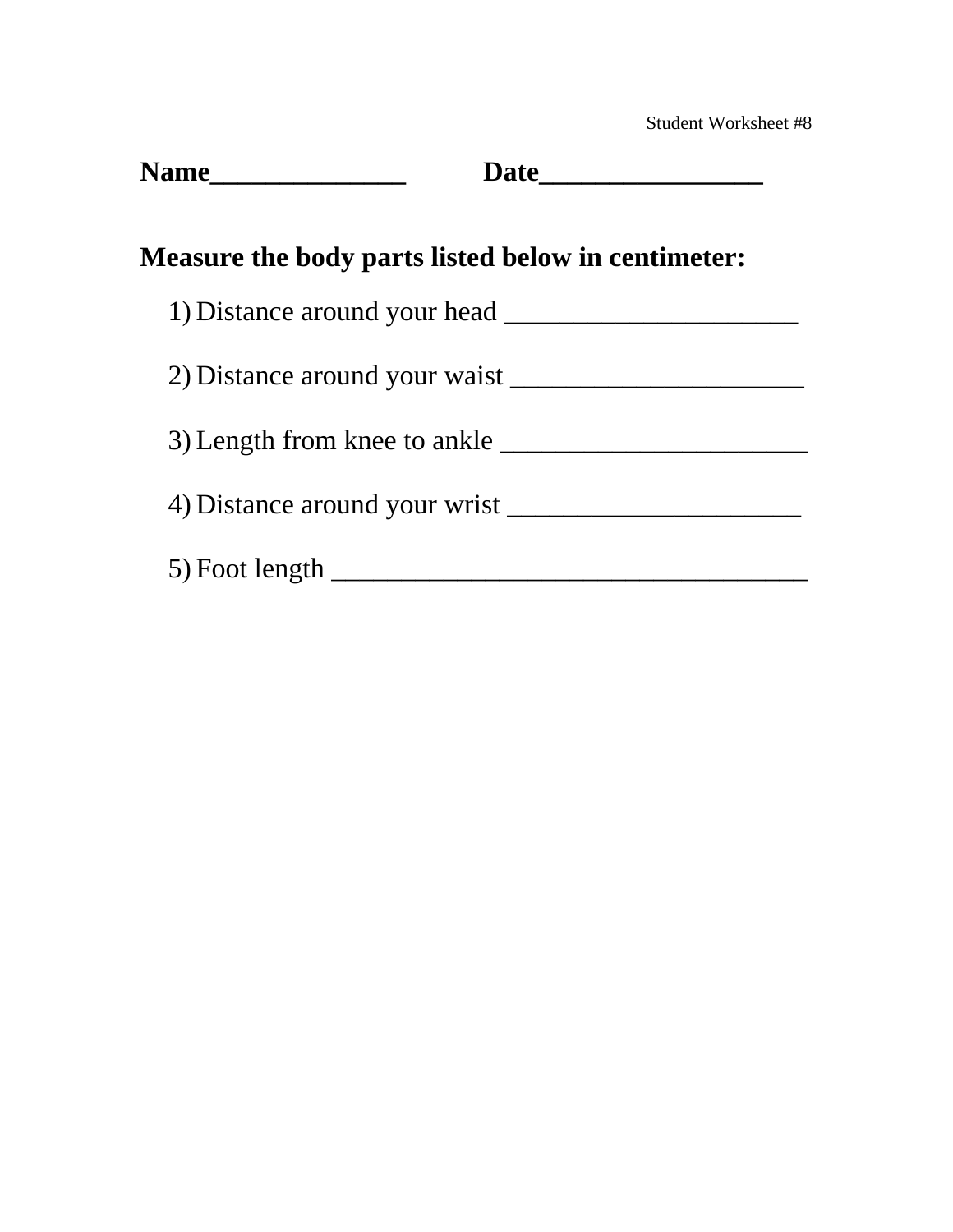### Brief Constructed Response



### **Part A**

Question?

What unit of measurement would you use to measure how long a car isstandard or nonstandard?

### **Part B**

Use what you know about standard and non-standard measurement to explain why your answer is correct.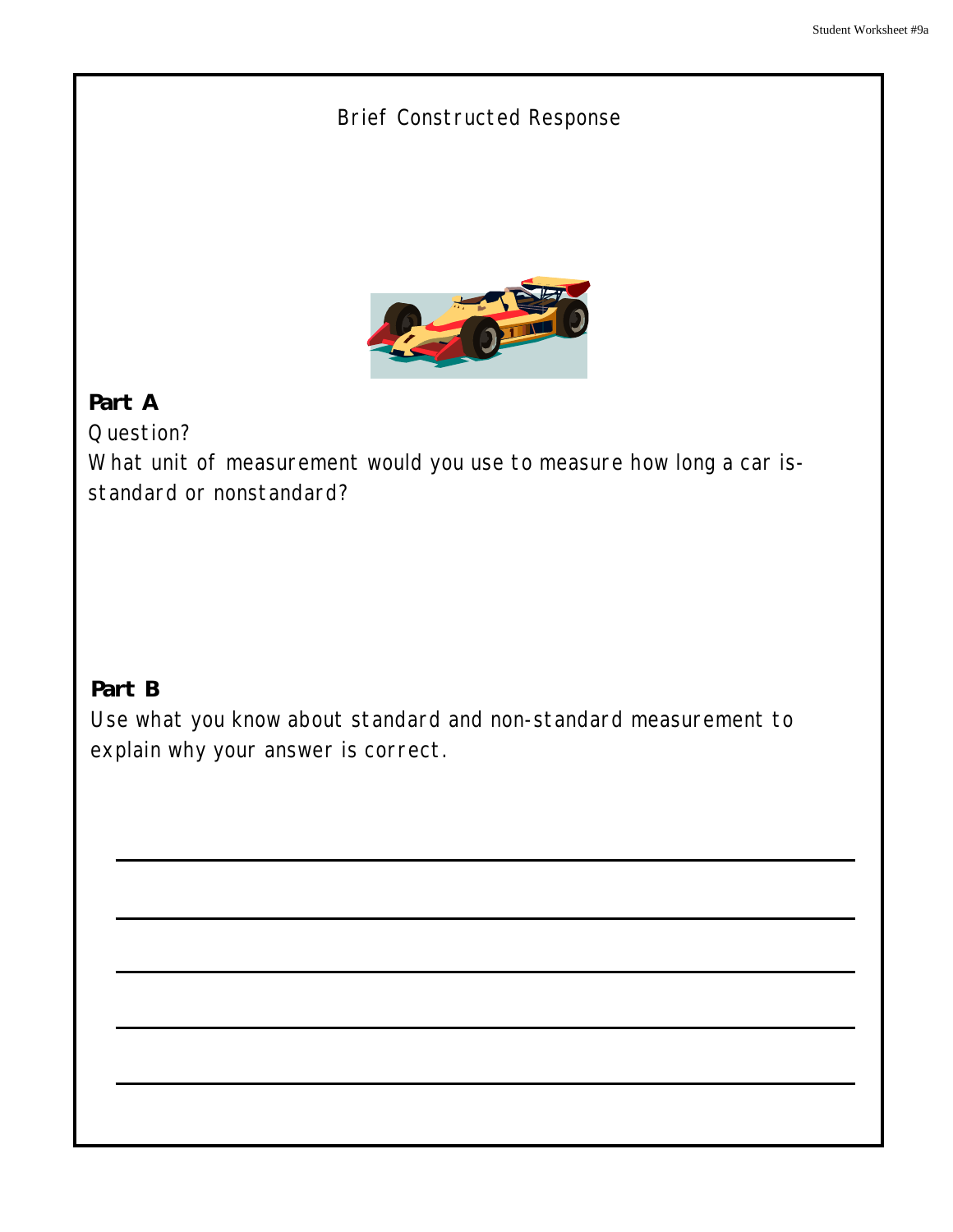### Brief Constructed Response

Use your ruler to draw a line that is 10 centimeters long.

**Part A**  Question? How many centimeters are in a decimeter?

How many decimeters are in 1 meter?

### **Part B**

Use what you know about centimeters to explain why your answers are correct. You may use the metric ruler in your explanation.